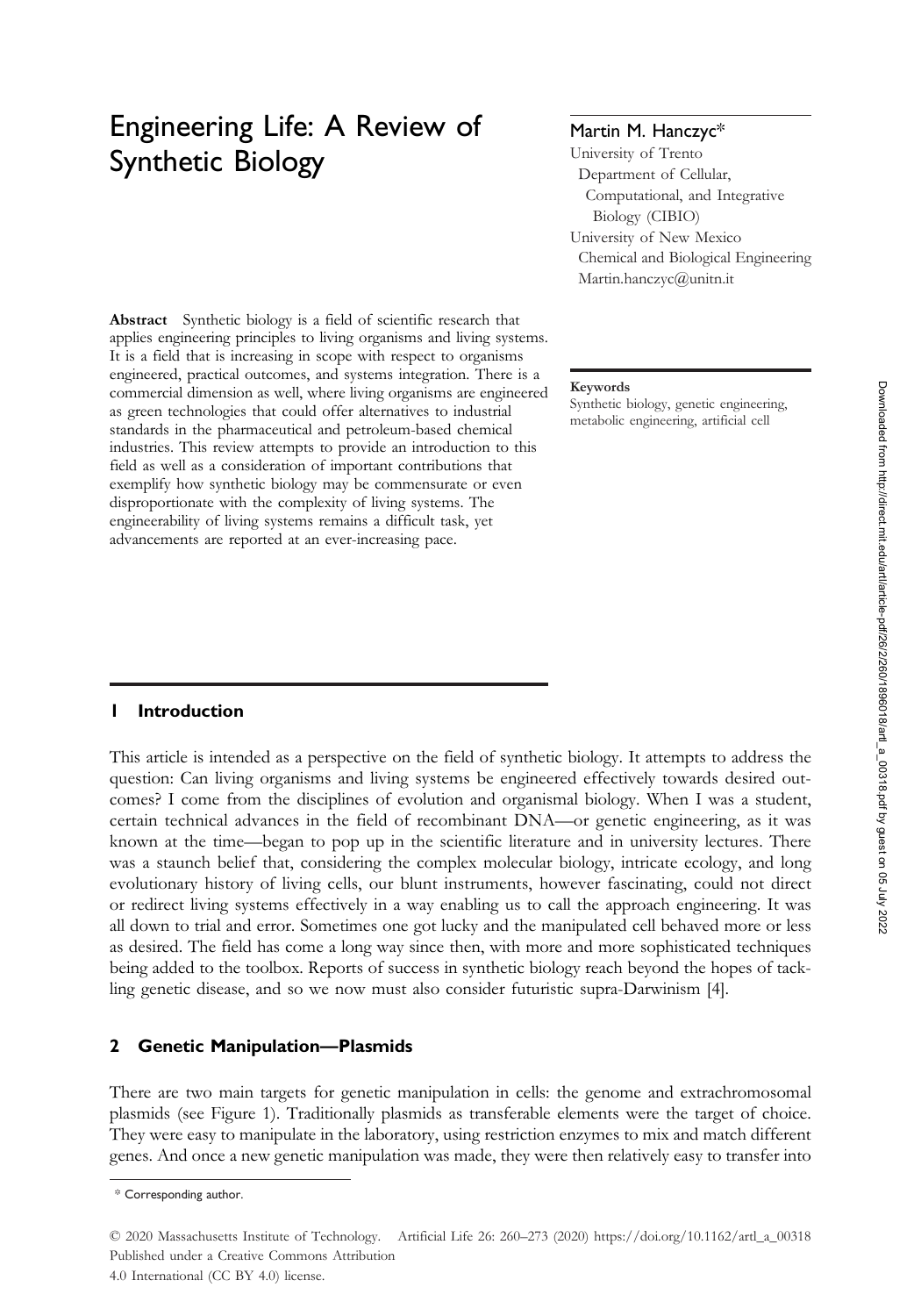System design: Modeling and design of genetic changes or circuits through rational design, combinatorics, or directed evolution. Increasingly, deterministic or stochastic modeling is used.

Implementation and genetic modification: Plasmids are constructed and used in cells and also in cell-free systems, or genomes are modified in cells by, for example, CRISPR or MAGE.

System integration and refinement: Often initial tests reveal that system parameters need to be modified, for example, to match input and output parameters. Feedback control can be implemented to dynamically change parameters. System noise quantified and perhaps modulated.

Outcomes: Control of gene expression by external or internal signals. Production or optimization of gene product(s).

Standardization: Biological parts defined; modularity tested; standardization of genes and outputs.

Figure 1. Summary of concepts.

cells via electroporation or other methods. For an interesting historical account of the terminology for plasmids by Joshua Lederberg see [36]. Plasmids are found naturally and are a known mechanism by which genetic information and functionality can be exchanged between organisms, for example in the development of metabolic pathways to degrade man-made toxins in the environment [34, 46].

The plasmid called pSC101 was the first cloning vector [16]. It hosted a single tetracycline resistance gene and a single restriction site for the restriction enzyme EcoRI. This single restriction site allowed for the insertion of genetic element(s) into the plasmid. The pSC101 plasmid became the first patented commercial DNA cloning vector. The "SC" stands for one of the inventors of this construct, Stanley Cohen. It was used in the first demonstration of the addition and expression of the genes from one species into another species [12].

We have developed further the use of plasmids to design and construct genetic elements and introduce them into organisms. But, as is often the case in biology, control is difficult. Due to different origins of replication, different plasmids could be maintained inside the host cells at different copy numbers. Roughly, the more copies of a gene that are present, the more the gene is expressed in the cell. This is an interesting and natural system of genetic control that is often exploited in synthetic biology.

However, the number of plasmids in a cell can drastically change over time in response to environmental changes. For example, when the genetically manipulated plasmid contains an essential antibiotic resistance gene, necessary for the survival of the organism, the copy number of the plasmid may increase 10-fold (for example, from 30 copies to 300 copies) under strong selection pressure [47].

In addition, there are costs associated with maintaining multiple copies of plasmids in cells even if these plasmids are necessary for survival. As the copy number of plasmids increases, the relative fitness of a cell (i.e., its growth rate) decreases (Figure 2) [47, 52]. This decrease in fitness is seen when for example the plasmid carries an essential antibiotic resistance gene and the antibiotic is removed from the system. The burden of carrying, copying, and maintaining extra genetic information is quantifiable.

There is another common problem with using plasmids as the carrier of genetic manipulations. They are often transient and lost from the growing cell line over time [36]. For example, Moser et al. [38] constructed logic gates with the genetic elements hosted on plasmids. It was found that the system behaved as desired, providing expected outputs based on controlled inputs. However, the system began to break down within a short time. They discovered that the breakdown was due to loss of plasmids, one of the essential plasmids being completely lost within 48 hours. This demon-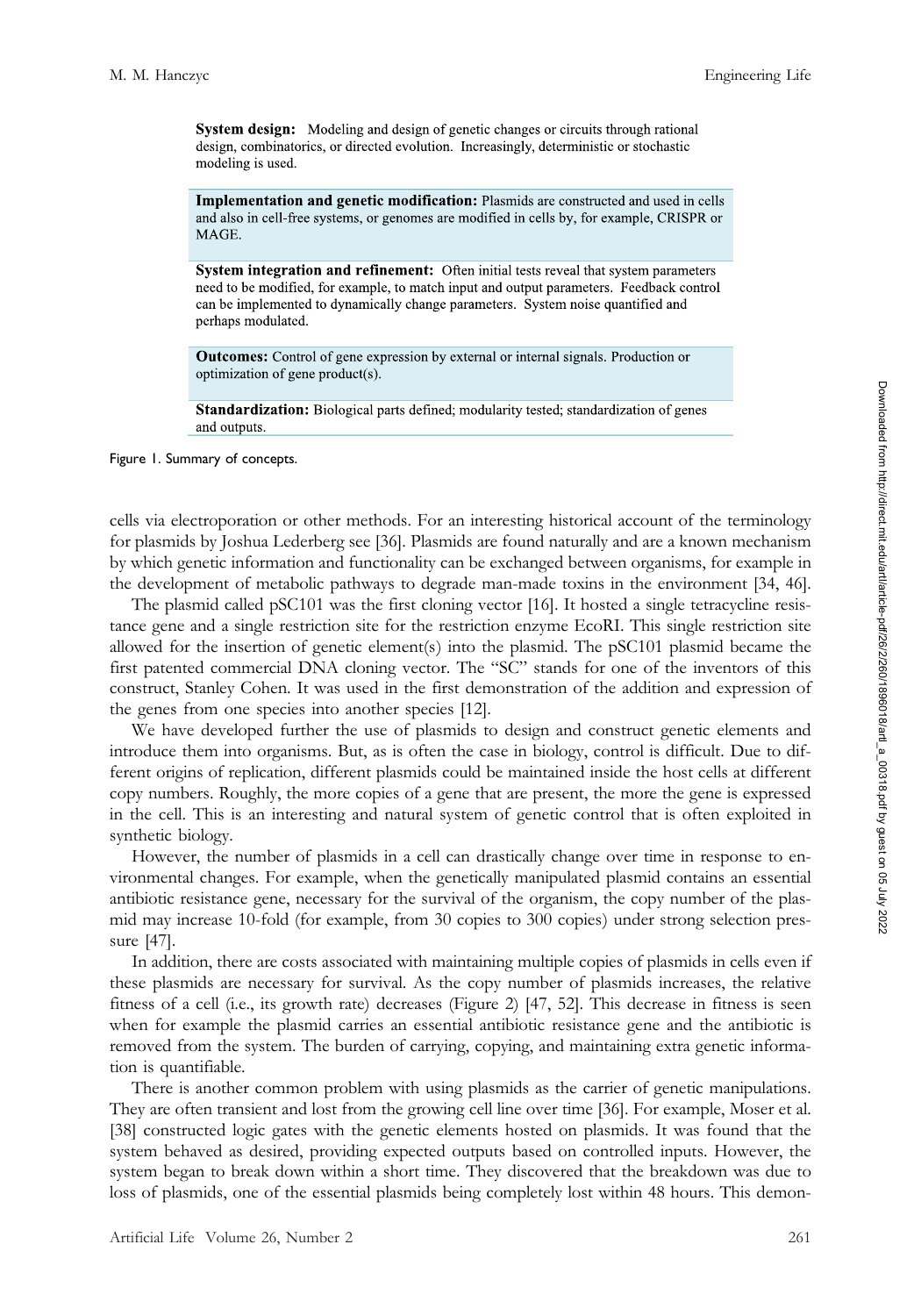

Figure 2. Estimation of how the fitness of a population of cells (estimated as the growth rate relative to a wild type control line without plasmids) varies with the copy number of the same plasmid. Figure adapted from [47].

strates the inherent instability of using plasmids as the vehicle for genetic manipulations in synthetic biology. However, due to their ease of use, they are often still employed in a number of applications. On the other hand, as tools for genomic manipulation are growing and their ease of use is increasing (e.g., CRISPR), more and more genetic manipulations in synthetic biology are on the level of the genome.

#### 3 Genetic Manipulations—Genome

There have been several methods for genome modification, starting with Muller's bombardment of Drosophila melanogaster with X rays to produce more than 100 mutants in a short time [39]. There was no control over the position or type of spontaneous mutations produced by such methods. Then early successes with highly specific genetic manipulations using restriction enzymes allowed for the insertion for the first time of new genetic information into the genome of a virus [28].

Today genome editing technology has the potential to revolutionize synthetic biology and society, approaching the idea of supra-Darwinian evolution [4]. The clustered regularly interspaced short palindromic repeats (CRISPR) gene editing system is derived from a natural defense mechanism against phage and plasmid transfer in bacteria. It uses CRISPR with associated protein 9 (Cas9). With CRISPR one can edit and change the sequence of the genome in a controlled way resulting in an increase in modulation of gene expression, from a complete knockout to specific and detailed changes in the translated protein sequence and structure [30]. One can also manipulate several genome targets simultaneously in a single experiment, allowing for the elucidation of higher-order interactions and expression of complex phenotypes [17]. From an evolutionary perspective, the inclusion of the CRISPR system in the germ line can be used to support guided gene drives where wild-type target genes are selectively modified each generation, leading to highly biased inheritance in favor of the genetic modifications [5, 18, 23, 24, 27]. Recent announcements report that the genomes of human babies have been edited using this technique to specifically alter the chances of the humans to contract HIV [61]. There are many reviews about this technique [1, 56, 59], and I recommend a particular piece that strikes at the core of the excitement for CRISPR; it includes the phrases "Any idiot can do it" and "the tool has limitless possibilities" [15]. As technical advances in genetic manipulations are being presented, there is increasing pressure on society and lawmakers to devise and impose limits on what types of genetic manipulations will be allowed.

### 4 An Early Example of Synthetic Biology

To provide a perspective on the state of the art of genetic manipulation, we can look at a set of studies published nearly 20 years ago. The goal of this work was to use genetic manipulation in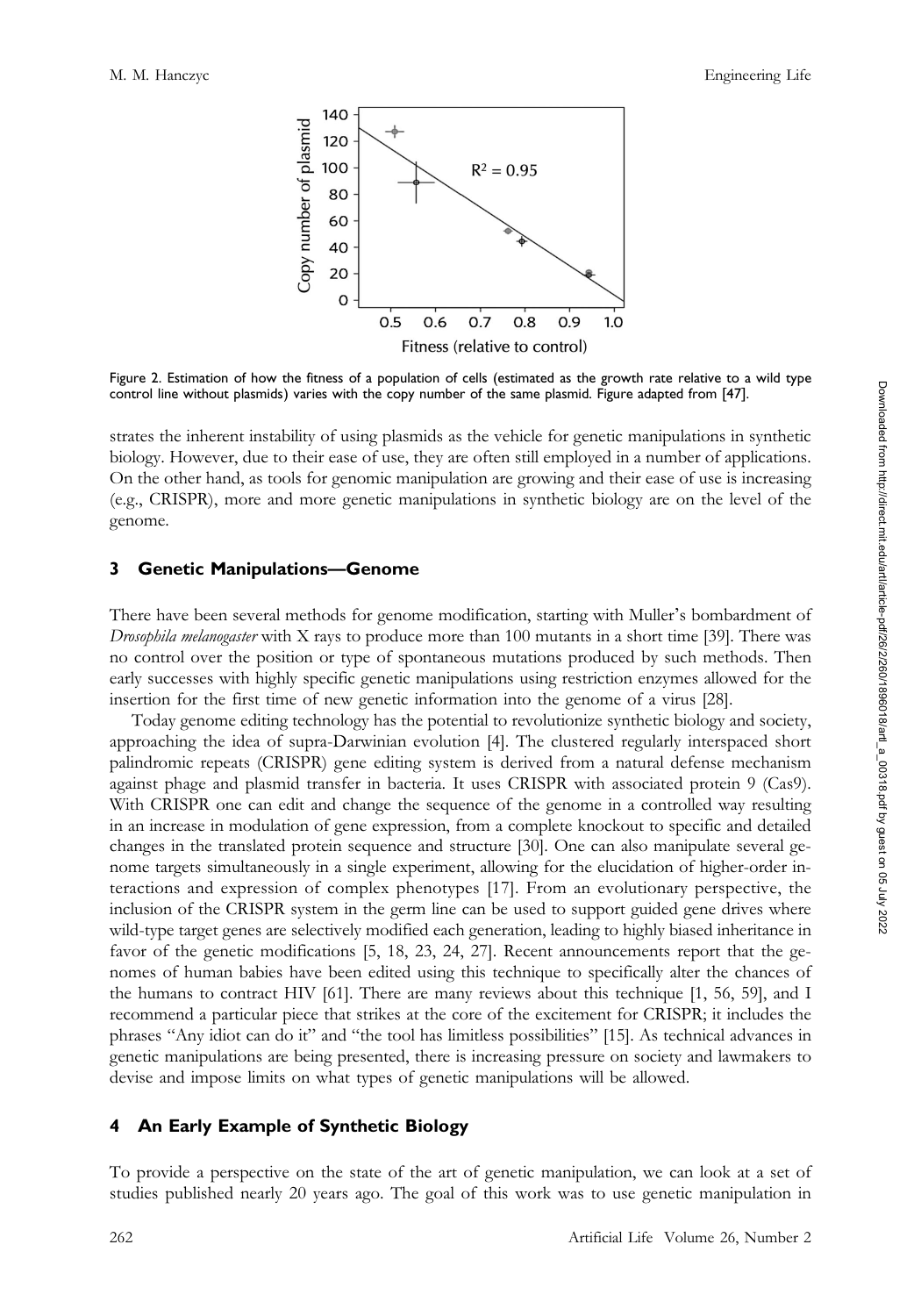plants so that they would produce more  $\alpha$ -tocopherol, or vitamin E. The problem at hand was that plant oils, the main dietary source of tocopherols, typically contain  $\alpha$ -tocopherol as a minor component with high levels of its biosynthetic precursor, g-tocopherol. A genomics-based approach was used to find and clone the final enzyme in  $\alpha$ -tocopherol synthesis,  $\gamma$ -tocopherol methyltransferase  $(\gamma$ -TMT), and manipulate an overexpression of  $\gamma$ -tocopherol methyltransferase in *Arabidopsis* seeds to shift the oil composition in favor of  $\alpha$ -tocopherol [50].

The metabolic pathway of  $\alpha$ -tocopherol anabolism was known at that time [51]. However, only one enzyme in the entire pathway was known for *Arabidopsis*. All of the other enzymes were not yet identified, including the target enzyme,  $\gamma$ -TMT. So the investigators took a comparative approach to compare what was known of the pathway in *Arabidopsis* versus the same pathway in cyanobacteria (Synechocystis PCC6803). Both photosynthetic organisms produce tocopherol, including a-tocopherol, and therefore  $\gamma$ -TMT enzyme must be present in both organisms. In addition, Synechocystis PCC6803 produces  $\alpha$ -tocopherol as more than 95% of its total tocopherol, which suggests that  $\gamma$ -TMT is present and very active at a desired level. Can this high level of activity be reproduced in Arabidopsis?

To find the elusive gene in *Arabidopsis*, they started a search in its distant cousin, *Synechocystis*. Because related biosynthetic genes in bacteria are often grouped into operons, they hypothesized that such an operon might contain other genes involved in tocopherol biosynthesis, including  $\gamma$ -TMT. Since only one gene in the tocopherol biosynthesis pathway in *Arabidopsis* was known (the enzyme HPPDase), they searched for this known gene in the *Synechocystis* genome. They identified an open reading frame (ORF) that shared 35% amino acid sequence identity with the Arabidopsis HPPDase. The Synechocystis HPPDase gene was located within a predicted 10-gene operon. The operon included one candidate for a Synechocystis  $\gamma$ -TMT, ORF SLR0089. This candidate looked promising, as the ORF was predicted to produce a protein that shared a high degree of amino acid sequence similarity with known plant sterol methyltransferases. ORF SLR0089 also contained several structural features of a  $\gamma$ -TMT, including domains binding S-adenosylmethionine (SAM). They therefore hypothesized that the SLR0089 ORF encoded the Synechocystis  $\gamma$ -TMT.

The next step was to test the putative gene  $\gamma$ -TMT from *Synechocystis* for the production of  $\alpha$ -tocopherol. A null mutant for the SLR0089 gene was created by replacing the wild-type gene with a nonfunctional SLR0089 gene through homologous recombination. This resulted in altering both the amount and the type of tocopherol produced: The mutant was devoid of  $\alpha$ -tocopherol and accumulated the biosynthetic precursor  $\gamma$ -tocopherol, and produced less total tocopherol overall. This phenotype was consistent for a genetic variant that lacked  $\gamma$ -TMT activity. This null mutant of the SLR0089 gene then provided evidence that the  $\gamma$ -TMT gene was found, but in Synechocystis.

The same gene and activity had yet to be identified in the target organism, Arabidopsis. To identify a  $\gamma$ -TMT gene from higher plants, they used the *Synechocystis*  $\gamma$ -TMT protein sequence as a query in a search of the Arabidopsis expressed sequence tag (EST) database. One cDNA clone, Arabidopsis EST 165H5T7, showed 66% amino acid sequence similarity with Synechocystis  $\gamma$ -TMT. The 165H5T7 protein contained structural features common to  $\gamma$ -TMT, including SAM-binding domains. The recombinant 165H5T7 protein from *Arabidopsis* was expressed in E. coli and, when tested with various potential substrates, was able to produce  $\alpha$ -tocopherol, the desired  $\gamma$ -TMT activity.

Now that the target  $\gamma$ -TMT gene in *Arabidopsis* was identified, the final step was to genetically manipulate *Arabidopsis* to produce more  $\alpha$ -tocopherol. The target gene was inserted into a plasmid that would not only allow production of the gene in plants but would overproduce the gene product due to a strong promoter sequence. The plasmid also included a gene for antibiotic resistance to allow for selection of plants that received this new genetic material. The plasmid was then introduced into the Arabidopsis plants by transformation. Primary transformants were selected by antibiotic resistance and grown to maturity. Seeds were analyzed for changes in tocopherol content and composition by highperformance liquid chromatography (HPLC). Seed-specific overexpression of the Arabidopsis  $\gamma$ -TMT gene increased seed  $\alpha$ -tocopherol levels 80-fold. Seeds of the lines overexpressing the largest amounts of  $\gamma$ -TMT contained 95% of their total tocopherol pool as  $\alpha$ -tocopherol.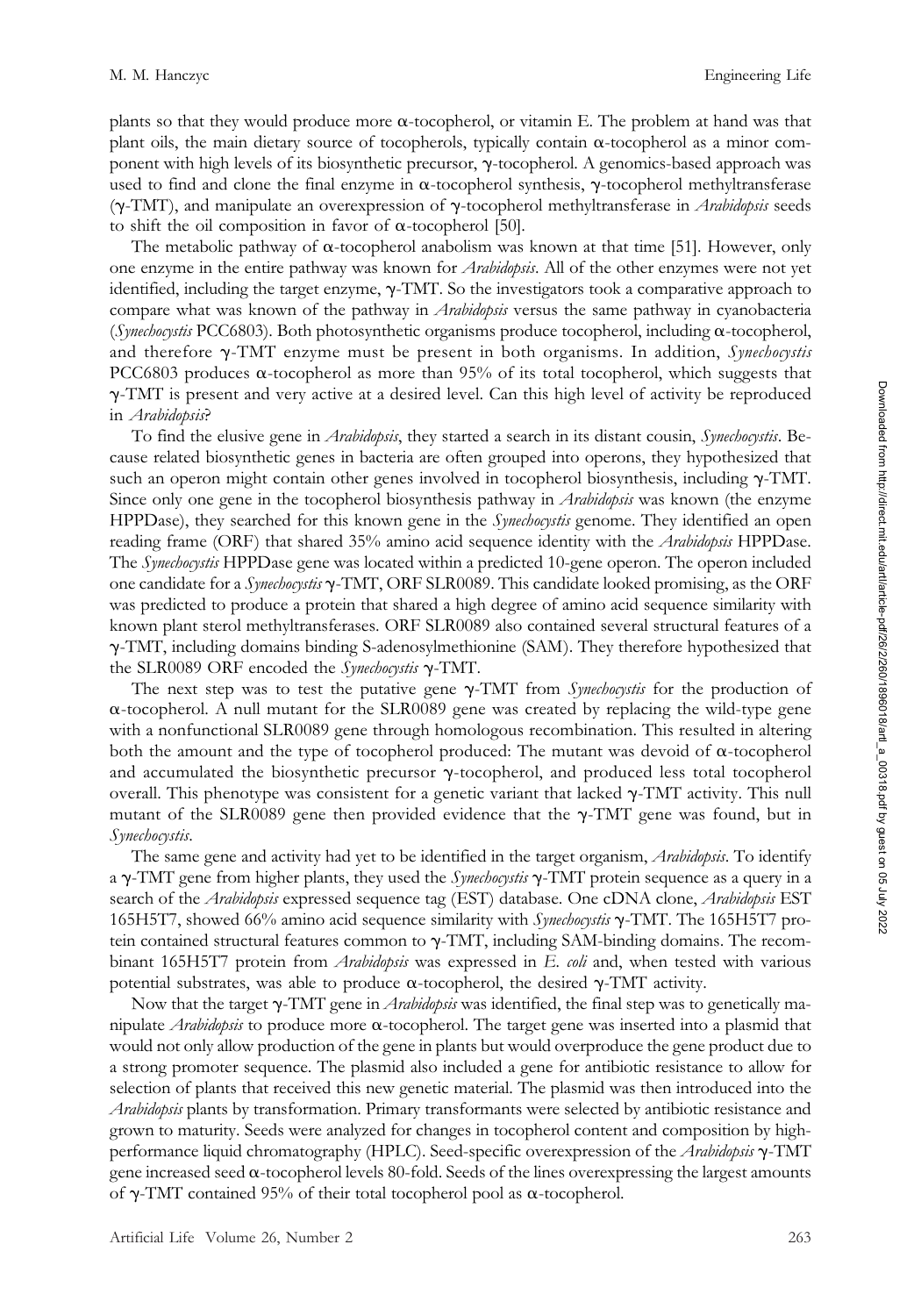This long story is presented as an early example of synthetic biology in a time that predates the "-omics" and "big data" era of systems biology. At that time the genomic sequences of the species were not known, and only a few genes here and there were characterized. Such painstaking detective work to find genes and manipulate them is largely a challenge of the past. But this example does present the state of the art 20 years ago. This study was largely successful and demonstrated the potential of synthetic biology and that biological species are able to be engineered. Also, what is clarified by this example is that knowledge of the system to be manipulated is essential for success. Current research in synthetic biology has less to do with gene hunting and more to do with design, integration, and control of systems.

### 5 System Control and System Noise

An important aspect of synthetic biology is the demonstration of control. For example, it can be desirable that a specific gene or pathway be regulated by the addition or subtraction of an external chemical trigger. Commonly this is done by the addition of small diffusible inducers such as IPTG (isopropyl h-D-1-thiogalactopyranoside) or ATc (anhydrotetracycline). In such systems the gene of interest is situated behind a region of DNA that can be regulated by these molecules. For example, when IPTG enters a cell, it binds to the lac repressor protein, which is bound as a tetramer to the DNA of interest. The binding of IPTG to the lac repressor removes the repressor from the DNA, allowing for active transcription of the gene or genes. Of note are studies that creatively use other types of control. For example, blue light was used to induce the remote-controlled expression of insulin genes to enhance blood-glucose homeostasis in mice [57].

If one potential goal of synthetic biology is to engineer the regulated expression of a target gene, what amount of control versus noise is inherent in a typical biological system? How precise are the typical control mechanisms? A single-copy chromosomal gene with an inducible promoter was incorporated into the chromosome of *Bacillus subtilis* [43]. The gene was a commonly used reporter, the green fluorescent protein gene (GFP). They chose to integrate GFP into the chromosome itself, rather than in the form of plasmids, as variation in plasmid copy number can act as an additional and unwanted source of noise. Transcriptional efficiency was regulated by using an IPTG-inducible promoter,  $P_{\text{space}}$  upstream of GFP. The amount of GFP transcription was controlled by varying the concentration of the IPTG inducer in the growth medium.

In addition, the authors wanted to study the regulation of translation. Translational efficiency was regulated by constructing a series of B. *subtilis* strains that contained point mutations in the ribosome binding site (RBS) and initiation codon of GFP. By manipulating both the transcription and translation levels, the relative contributions of these processes to biochemical noise could be studied; see the summary of the data in Figure 3. They found that the phenotypic noise strength shows a strong positive correlation with translational efficiency (slope 21.8), in contrast to the weak positive correlation observed for transcriptional efficiency (slope 6.5). This is a demonstration that phenotypic variation can be controlled by genetic parameters, and low translation rates will lead to reduced fluctuations in protein expression. Such results also suggest that in nature, several inefficiently translated regulatory genes could have been naturally selected for their low-noise characteristics, even though efficient translation is energetically favorable.

Chizzolini et al. [14] explored the noise of a synthetic biological gene expression system in vitro. Both E. coli cell extract and the E. coli PURE system were tested for gene expression of a genetic construct with products including different fluorescent proteins (to quantitate protein production) and Spinach aptamer (to quantitate RNA transcript production). They found several sources of variability: the RBS sequence, whether the expressed genes are added in single expression vectors or cascaded in one vector, the GC content of the coding sequences, and the type of RNA polymerase used. Their results are consistent with the conclusions of Ozbudak et al. [43] that translation contributes more noise than transcription, perhaps due to the need for more molecular components to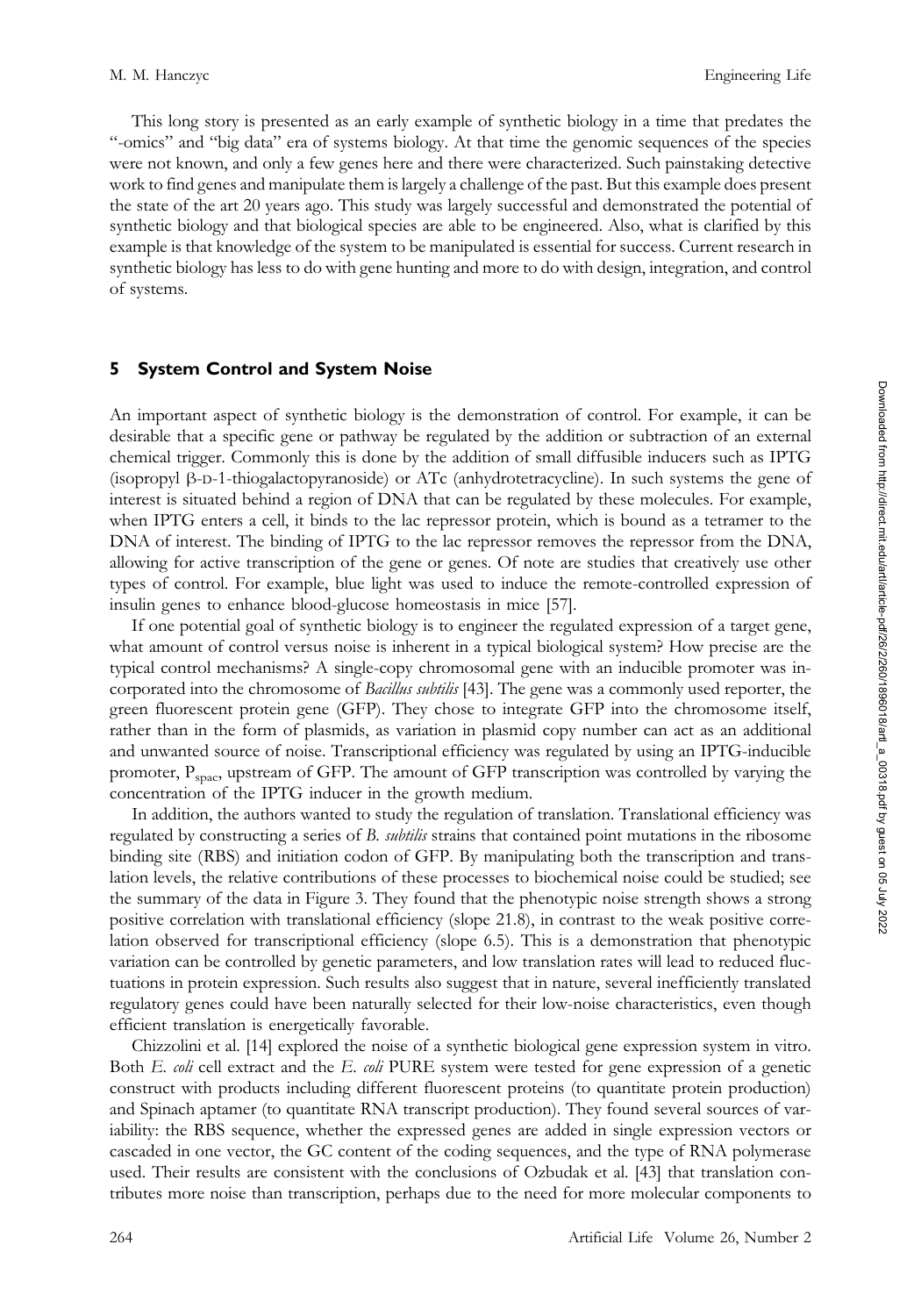

Figure 3. The amount of noise in fluorescent protein output versus translation and transcriptional efficiencies. Output noise was estimated from a population of  $10^4$ – $10^5$  cells assayed by flow cytometry and represents the cell-to-cell variation in fluorescent signal as standard deviation. Translational and transcriptional levels were normalized to a wild-type strain. Figure adapted from [43].

carry out the task. They point out that the accurate production of one gene product cannot be used to predict the production of another gene product using the same genetic construct and context. Further work on the role of mRNA dynamics could help to understand the source of noise and allow models to be more predictable.

The regulation of a target gene versus noise production has also been explored by Collins and colleagues [40]. They developed a combinatorial promoter design strategy to characterize how the position and number of tetO<sub>2</sub> operator sites within the GAL1 promoter affect the target gene expression levels and expression noise in Saccharomyces cerevisiae. The promoters were designed with one, two, or three operators at varying proximity to the transcription start site. The inducer ATc was titrated into the system to control gene transcription levels. They found that the multiple operator elements did not behave independently, but rather a certain amount of cooperativity was seen when the ATc was added, with the largest amount of transcriptional variation found when the operators were farthest away from the start codon and when multiple operators were used. Such systematic effects could be modeled and both expression levels and noise levels predicted. These studies exemplify how much control versus biochemical noise could be expected from a biological cell engineered through synthetic biology.

# **Optimization of a Specific Product**

The addition of a gene from one organism to another can have substantial societal and economic impact. For example, the introduction of the human insulin gene into  $E$ .  $\omega h$  or yeast produces useful insulin at a large scale for human use, and this application of recombinant DNA technology has almost completely replaced the use of pigs and cattle as sources of insulin [31]. Therefore, substantial effort has been made to optimize the production of value-added products through synthetic biology.

In the following example, Stephanopoulos and colleagues [2] described how complicated it can be to optimize the production of a target product through genetic manipulation. The goal of the project was to overproduce a Taxol precursor in E. *coli*. To do this they partitioned the metabolic pathway into two modules: an upstream module and a downstream module, each containing several steps in the biosynthetic pathway. They then systematically varied each module to maximize Taxol precursor production. To do so, they constructed 16 different strains of bacteria where both the promoters and the copy numbers of the plasmids were varied. This variation was used as a genetic basis to control the amount of gene products produced in critical parts of the metabolic pathway.

A simplistic assumption would be that to increase the output of a downstream product, each critical metabolic step along the pathway should be upregulated, which would result in higher metabolic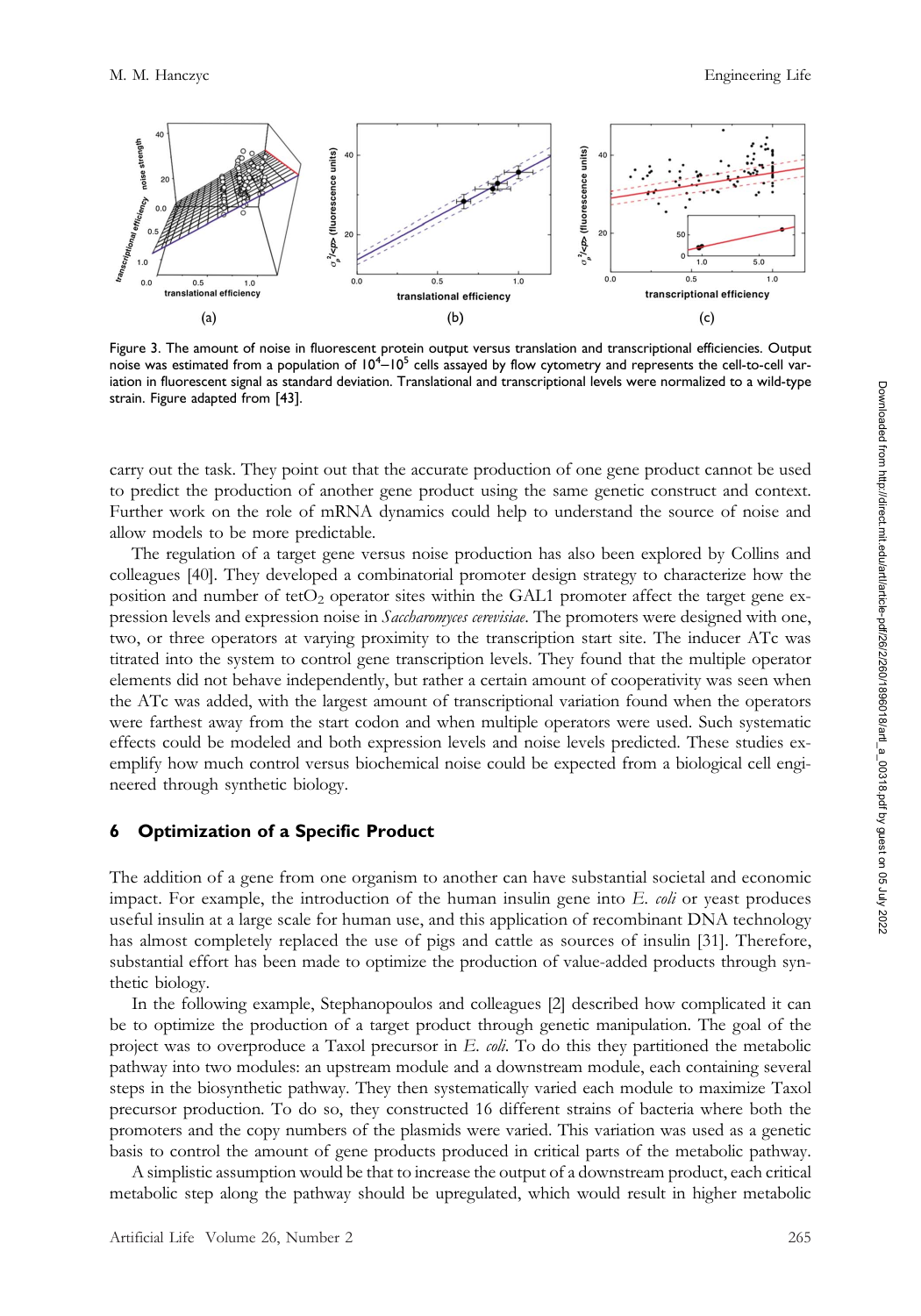flux through that pathway and more product. This would be consistent with thinking of a biological metabolic pathway as an assembly line. Increasing the rate of production of each individual step (or, more specifically, the rate-limiting steps) should give more product at the end in an additive fashion. However, biological systems are not so simple, and highly reductionist ideas about the modularity or additivity of genetic elements might not be correct. While systematically controlling the expression of the upstream and downstream modules, they found that the highest production rate of the Taxol precursor occurred when the upstream module was expressed at a low level and the downstream module was expressed at a moderate level. High expression of both modules led to very little product (Figure 4). This emphasizes that the context of genetic constructs plays a dominant role in the outcome.

The authors identified a reason for these results, which exemplify the complexities of living systems. They discovered a correlation of Taxol precursor production and the production of indole, a toxic compound. Although the direct biochemical mechanism between the target metabolic pathway and indole production was not known, it would explain why the upstream and downstream metabolic modules needed to be balanced to increase production of the target molecule while limiting the production of toxin.

This study provides an example of the complications of engineering an organism with synthetic biology. In some aspects, genes and gene products can be considered as modular independent units, but often the wider context and embeddedness becomes an important consideration if not a limitation of the system.

# 7 Parts, Modularity, Standardization

As a discipline, synthetic biology aims to fully characterize the genetic elements it needs to build new genetic circuits and modify the behavior of organisms. The field terms these elements as *parts*, which acknowledges the intent for each genetic element to be used in a modular fashion. For example, promoters, repressors, and reporters can be used again and again in disparate studies with the hope that each part will perform consistently. This has led to the creation of a parts registry [62] and a database where increasing numbers of biological parts are added [22]. Several coordinated efforts have been aimed at defining and refining each part for not only their activity but quality [6, 41].

This collective effort to produce modular and standardized genetic parts to aid in synthetic biology applications is bolstered in large part by community building [21]. Apart from international conferences, the field of synthetic biology is fed by the recruitment and activity of young researchers through the highly active International Genetically Engineered Machine Competition (iGEM),



Figure 4. Optimization of a target metabolite (taxadiene) while varying both the upstream and the downstream metabolic paths independently. The highest production of taxadiene was in strain 8, which has low expression of the upstream module and moderate expression of the downstream module. Figure from [2].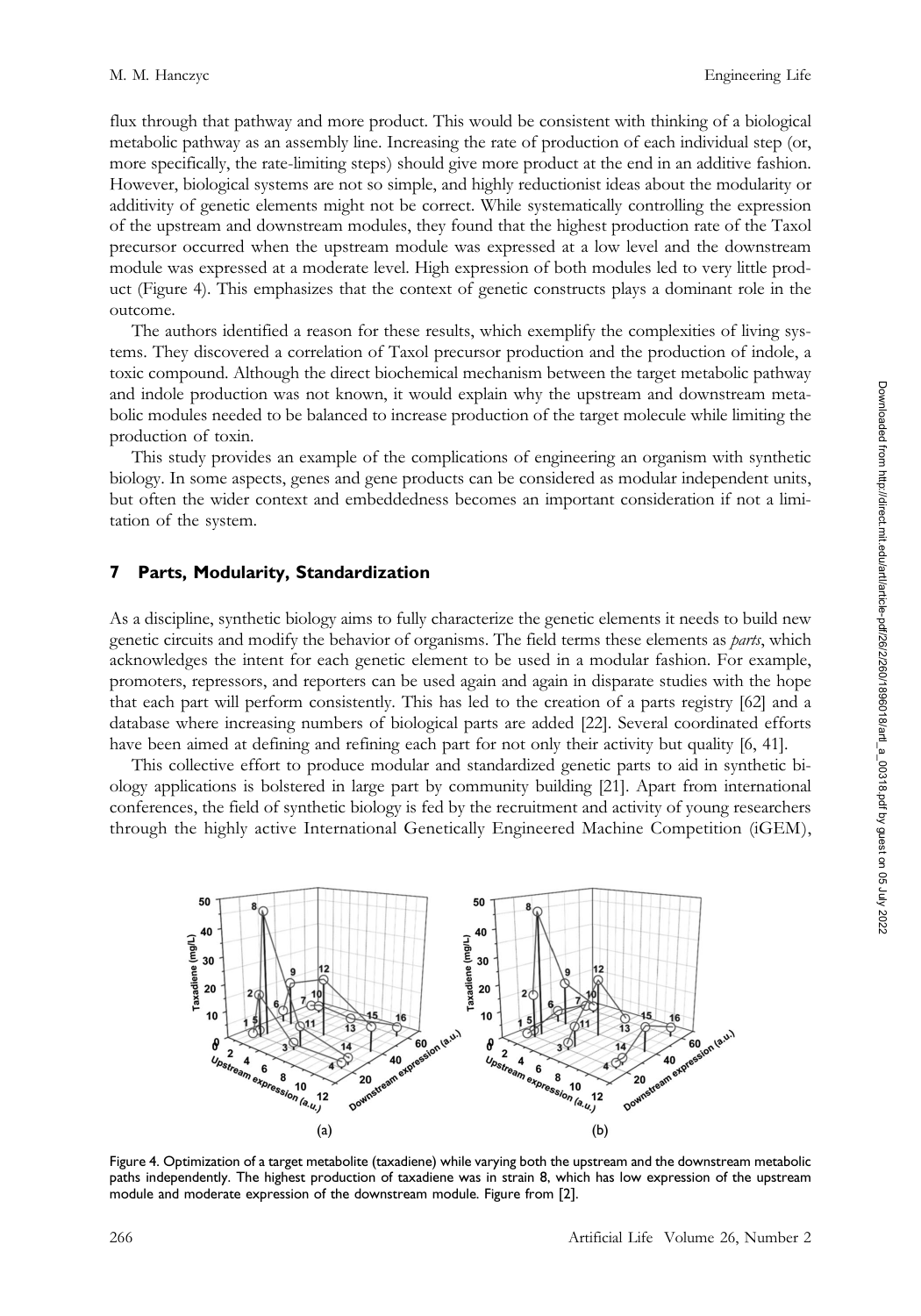which has been held annually since 2004 [63]. As a requirement for this student competition, each group contributes new parts and refinements of parts to the BioBricks database. Such collection and standardization of parts can be used to build not only devices such as logic gates [37], but also larger and larger systems [44], using the principles of engineering.

# 8 Model-Driven Design in Synthetic Biology

Technical innovation and increase of knowledge may ultimately lead to the design and modification of living systems with *predicted* functionality. Many published examples of synthetic biology demonstrate that several iterative steps of refinement are needed to demonstrate desired function or control of the system. Post hoc refinement shows that our abilities to perform genetic engineering are good but often need improvement. A demonstration of our ability to engineer a system from rational de novo design with predicted outcomes would be a valuable step in developing the practicality of synthetic biology as biotechnology.

By using model-driven design principles, important strides towards modularity and standardization have been taken. As an example, a thermodynamic model based on free-energy values was constructed to demonstrate a forward engineering approach to precisely control protein expression levels. By modeling and then testing 119 predictions of the ribosome binding site (RBS) sequence, the authors showed that the translation initiation rates can be controlled over at least a 100,000-fold range [45].

Ellis et al. [20] took a diversity-based, model-guided approach to construct gene networks and tested them for their actual performance versus predicted performance dictated by the model. They started by constructing a library of 20 promoters and tested the expression of a fluorescent reporter protein for each promoter when it was fully repressed and fully expressed to determine the possible dynamic range of each construct. The idea was to quantitate the functionality of each promoter beyond the relative descriptions of "weak" and "strong."

The dynamic range for each promoter in the library was used to parameterize a mathematical model based on deterministic ordinary differential equations, which was useful in predicting population average behaviors under steady state conditions. This model was then applied to a specific construct, a negative feedforward loop where the expression of the reporter gene was modulated by two independent inputs, ATc and IPTG (Figure 5). The output of the mathematical model when both inputs were varied was compared with the output from lab tests and showed very good agreement. They further demonstrated the utility of their model-driven method by predicting and then demonstrating the timing of yeast sedimentation using their promoters and simple genetic control networks. A similar strategy was followed using designed RNA-based devices to quantitatively control gene expression with good correlation between predicted and measured expression levels ( $r =$ 0.94) [7]. Other approaches to modeling in synthetic biology have been applied, such as using Bayesian statistics to explore high-dimensional parameter spaces [3]. It is hoped that such modeling approaches will begin to make the design and implementation of modular genetic control networks reliable and predictable as a step towards engineering biological systems.



Figure 5. A negative feedforward loop where the expression of the reporter gene (yEGFP in green) was modulated by two independent inputs, ATc and IPTG. (Image adapted from [20].)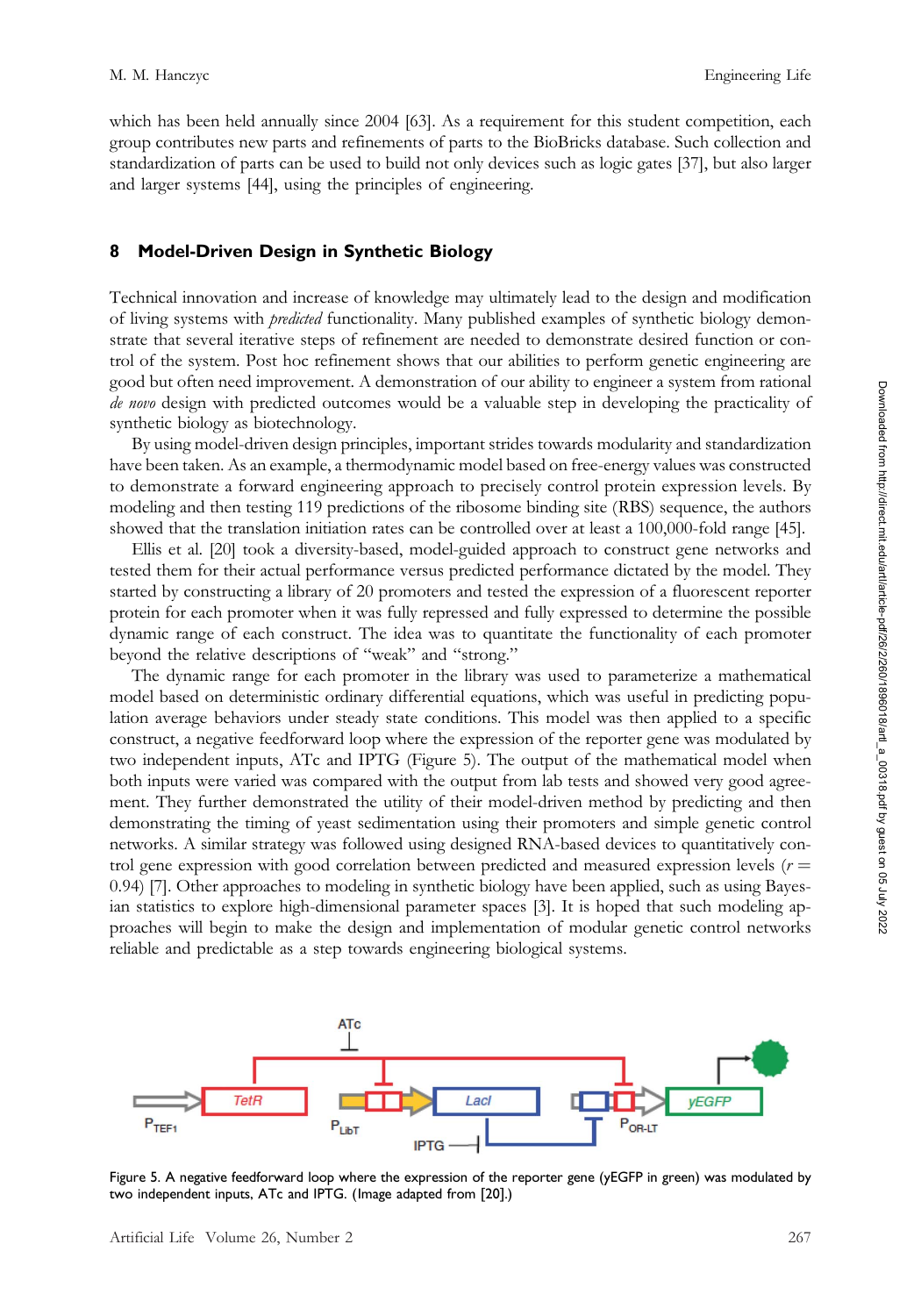# 9 Combinatorial and Directed Evolution Strategies

Although many current approaches strive to create functional synthetic biology devices through standardization and first-principles design, often the understanding of the biological system or component is not complete enough to allow for successful design implementation. As an alternative method of exploration and construction, combinatorial approaches and directed evolution have also been demonstrated as useful tools towards system creation. For example, promoter libraries can be generated using synthetic degenerate oligonucleotides, resulting in incremental promoter activities when assayed. Such an artificial promoter library then can be used to select gene expression levels over at least an order of magnitude [29]. Combinatorial promoter design was used by Collins and colleagues [40] to measure and predict the amount of noise in a gene expression system, as described above.

In addition to the modulation of single-component functionality, whole genetic circuit integration can be performed using combinatorial and directed evolution approaches [25]. For example, library construction and genetic circuit construction that resulted in nonfunctional mismatched components were shown to evolve into functional devices. In this case the evolved devices outperformed the best-guess rational design constructs [58]. This demonstrates the utility of using irrational design approaches to match the often unknown parameters of multicomponent synthetic genetic devices in their proper context.

# 10 Cell-Free Approaches

Synthetic biology often employs typical laboratory model organisms such as E. coli to host genetic elements and desired functionality. However, some approaches dispense with living cells altogether, demonstrating the advantages of using a cell-free approach. There are two main types of cell-free protein synthesis systems. The first is made by extracting the living protoplasm from living cells. The four commercially available extract types are from E. *coli*, rabbit reticulocytes, wheat germ, and insect cells. The choice of extract depends on the source of the genes one would like to express cell-free. The other main type of cell-free protein synthesis is called the PURE system [48, 49]. This system is derived from the E. coli translation system; each component is cloned, purified, and reconstituted to make a functional protein synthesis system in a test tube.

There are several advantages to using cell-free systems for synthetic biology [53]. Cell viability and homeostasis restraints are removed, and conditions or products that would normally kill a living cell are no longer a problem. The struggle to meld the cell's inherent objectives such as production of biomass with the engineer's objectives such as the production of a heterologous metabolite is obviated. Finally, transport barriers are removed, allowing for the introduction or extraction of material, systematic sampling, and direct feeding of metabolites without the need for transmembrane transport. This could allow for prolonged metabolic activity, making this system useful for practical applications such as drug production.

Cell-free protein synthesis as a technological application has been in use for decades. Notably, the first coding assignment of a codon to an amino acid (UUU to phenylalanine) was discovered using cell extract [42]. Cell-free systems have been applied to the production and optimization of valuable chemical targets such as 2,3-butanediol [33] and n-butanol [32]. In addition, the cell-free protein synthesis system itself is available for manipulation, refinement, and optimization [8–10, 19].

# 11 MAGE

DNA replication proceeds differently for each strand of the double helix, with the leading strand being copied more or less continuously and the lagging strand in fragments, necessitating an RNA primer and resulting in an intermediate stage in which Okazaki fragments are produced. George Church and colleagues devised a way to reprogram the genetic information in the cell by supplying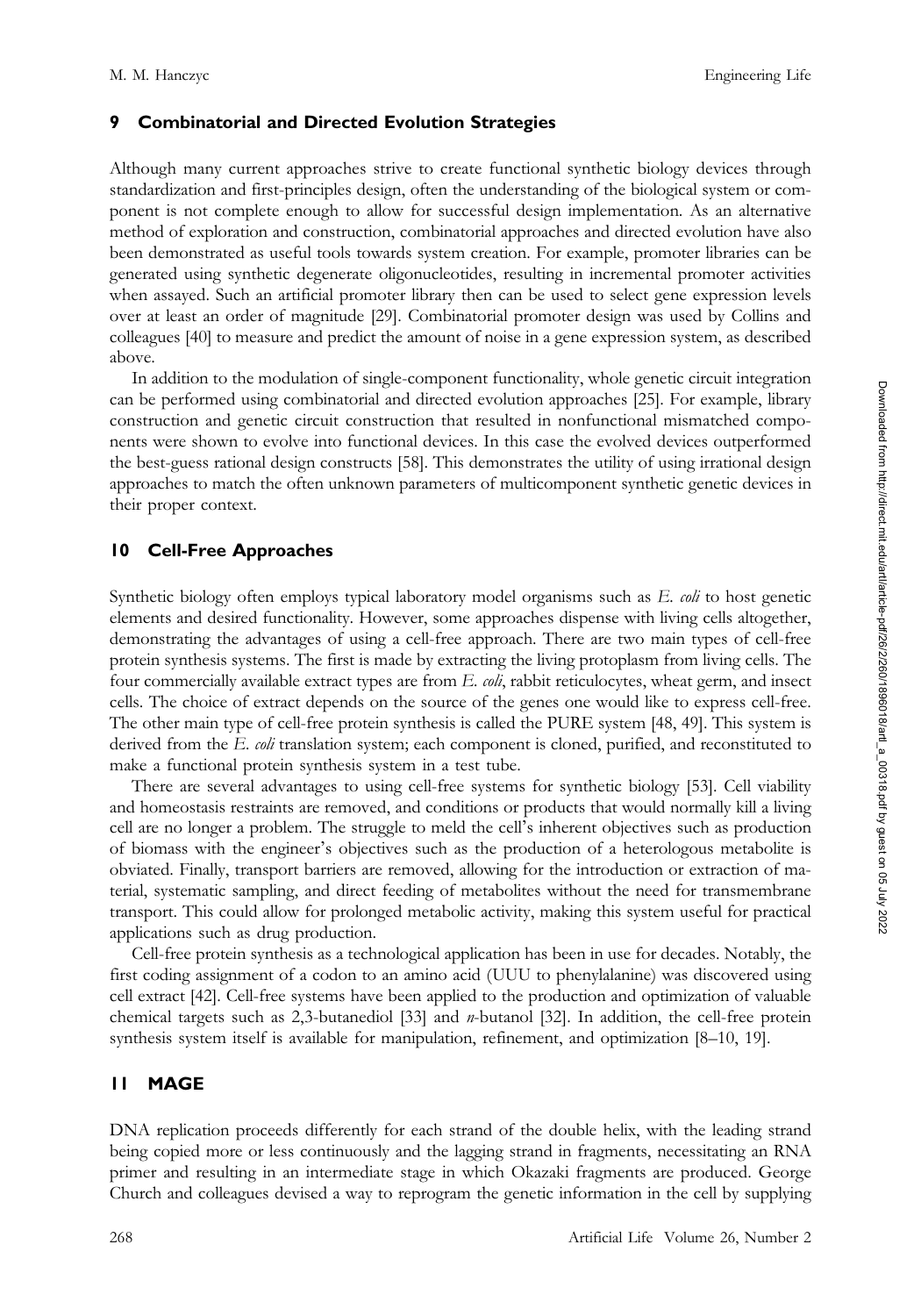exogenous ssDNA fragments to outcompete the endogenous Okazaki fragments [54]. By introducing synthetic DNA oligonucleotides that are not completely complementary to the original genomic DNA, multiple DNA mutations can be introduced. This technique is termed MAGE (multiplex automated genomic engineering). The possible genetic changes include nucleotide sequence changes, deletions and insertions with the target sequence modified by 1–60 nucleotides. Wang et al. [54] demonstrated this ability to genetically reprogram a cell using an engineered strain in E. coli that lacks mismatch repair and expresses a protein that directs ssDNA to the lagging strand and promotes strand annealing. The bacterium to be modified is subjected to multiple iterations of ssDNA introduction through electroporation, recovery, and growth. It is expected that only a proportion of the cells will incorporate the exogenous ssDNA information during a round of DNA replication. Therefore, the process is repeated until the majority of the surviving population contains the desired mutations. The number of cycles has been experimentally determined; some larger genetic changes require more cycles. Since the whole process is iterative, a dedicated automated platform was designed to perform these experiments [55].

To demonstrate an application of the MAGE process, Wang et al. optimized the metabolic flux through a biosynthesis pathway to overproduce the isoprenoid lycopene in an E. coli strain [54]. Specifically, for each of the 20 genes, 90-mer oligos containing degenerate ribosome binding site (RBS) sequences flanked by homologous regions on each side were used, with a total pool complexity of  $4.7 \times 10^5$ . Additionally, four genes from secondary pathways were targeted for inactivation by oligos that introduced two nonsense mutations in the open reading frame, to limit the flux through competitive pathways and improve the flux through the desired pathway. In effect, they changed 24 genes simultaneously to maximize lycopene production. As many as 15 billion genetic variants  $(4.3 \times 10^8$  bp variations per cycle for 35 MAGE cycles) were generated and screened. For lycopene production in the E. *coli* strain, fivefold improvement in yield was shown after three days, demonstrating the fast and efficient tuning of genetic diversity in  $E$ . coli.

Using the same approach, the Church group attempted to recode the E. coli genome by selecting 42 highly expressed essential genes and removing all instances of 13 rare codons [35]. In addition, they attempted to show the tolerance of a living organism for large-scale sequence alterations by shuffling all possible codons to synonymous alternatives. They showed that the removal of 13 codons is feasible. Most of the 42 genes were able to be genomically recoded by this method, with a certain cost in growth rate or fitness. 16 of the genes failed to be recoded, demonstrating the limitations to such large-scale alterations.

### 12 Feedback Control

As mentioned above, a certain number of genetic changes or additions may be tolerated by an organism before the fitness or growth rate decreases due to the metabolic burden. Avoidance of growth deficiencies is of obvious importance when considering the economic objectives in using synthetic biology. Integrated feedback systems that can dynamically sense the concentrations of critical metabolic intermediates could help to balance the metabolism of the organism with the engineered metabolic pathways. Zhang et al. [60] designed such a dynamic sensor-regulator system and used it to produce fatty-acid-based products in E. *coli* for biodiesel production. Dynamically sensing the metabolites in this case is important because ethanol can be produced by this system, which is toxic for the cell, reduces the cell growth rate, and consumes carbon courses needed for producing the desired fatty-acid-based products, among other concerns. They developed a biosensor for a key intermediate, fatty-acyl CoA, and in addition developed two synthetic promoters to increase the dynamic range of gene expression. This integrated feedback system substantially improved the stability of the engineered strains and increased their titers threefold. They argue that many such sensor-regulator systems can be designed for nearly any biosynthetic pathway as long as a sensor either exists or can easily be obtained. In addition, a quorum-sensing circuit in E. coli was used to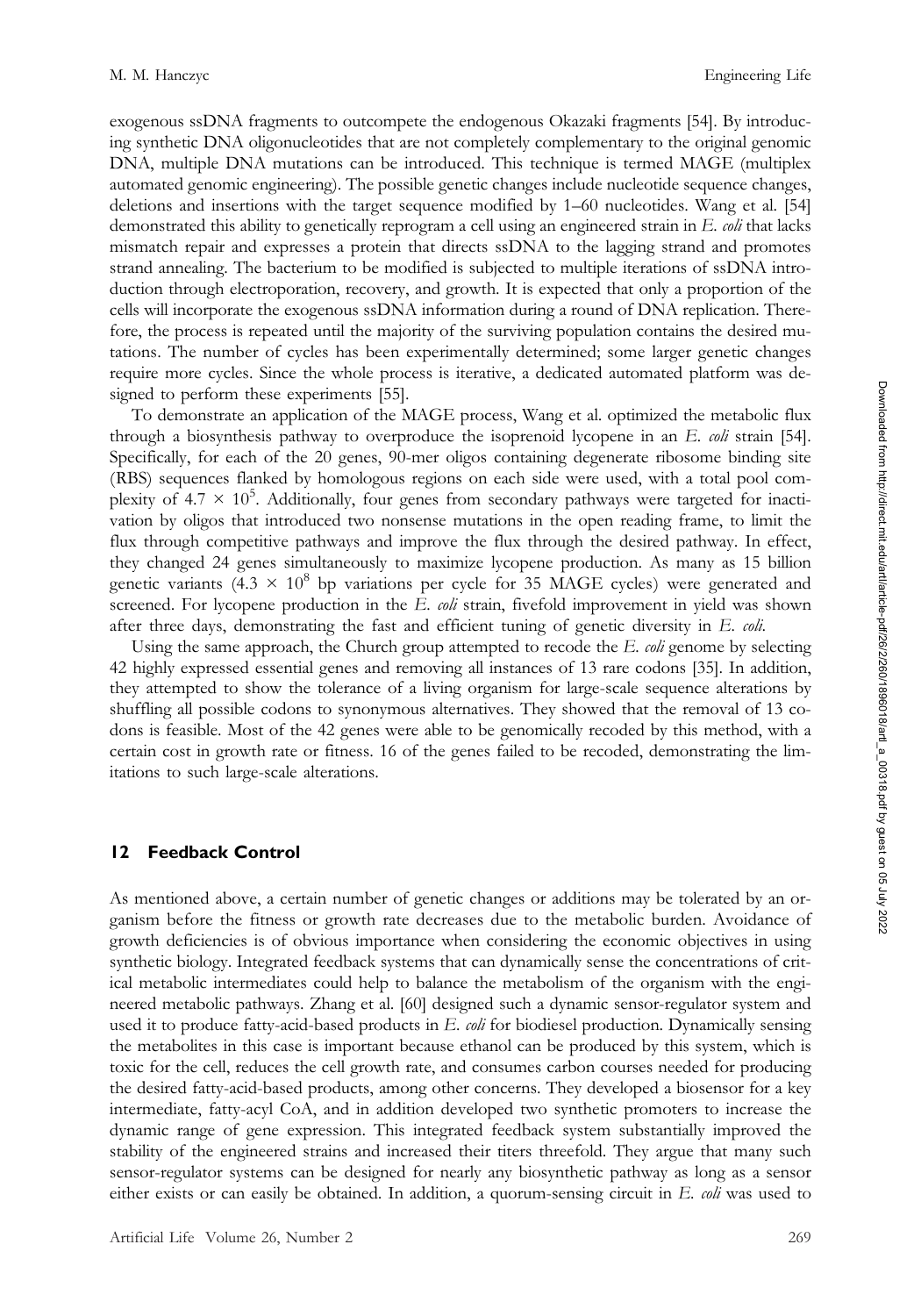dynamically regulate the expression of heterologous genes [26]. Using this type of feedback control, the system produced a 5.5-fold increase in a target compound, myo-inositol. Usually synthetic biology uses variation in promoters to fine-tune the regulation of protein expression. Chasin et al. instead used programmed protein degradation from a modular degron library in negative feedback circuits for timed pulses of protein expression [13]. The metabolic burden itself has been used in a feedback loop to control gene expression [11]. These systems demonstrate that dynamic control of an organism's metabolism can balance the needs of the organism to proliferate with the needs of the engineer to produce desired products.

# 13 Conclusions

Genes can be transferred successfully from one organism to another, and the level of gene expression and activity can be changed using different promoters and/or copy numbers of the genes or balanced with rates of degradation. The gene editing system CRISPR makes genetic changes easy [15] (even with commercial kits being offered to the home market (e.g., [64]).

Challenges remain in several areas. One of the most overlooked aspects of living systems is the amount of inherent noise. In efforts to program organisms with precisely designed genetic constructs, it is often the case that the construct does not perform as intended, due to the variability produced by the host organism. One challenge on this front is to understand how to modulate or control the inherent noise to an acceptable level (if possible) or to understand how to use the inherent noise to the benefit of the system. Related to that challenge is how to produce sustainable genetically modified systems using standard genetic elements such as plasmids. Genetic circuits can function in a host cell for minutes to days before the system becomes nonfunctional, typically due to the loss of plasmids over time. The development of sophisticated feedback mechanisms may allow for sustained function of genetic constructs over time. Again related to the above challenges is the challenge of understanding the toll on the fitness of the engineered organism. How does the metabolic burden manifest itself, what are the underlying mechanisms, and are the effects additive?

Standardization and modularity continue to play a primary role in the refinement of synthetic biology research and practices. With the development of tools and techniques in synthetic biology, deeper questions in biology may become experimentally tractable: for example, the nature of noise, attractor states, embodiment, mutation regimes, biological optimization, and information transfer, to name a few. So far, most of these considerations are appropriately considered for short time scales, for example, from hours to days of functionality. The long-term visions of genetic manipulations are not clearly defined, although they are being discussed. Although synthetic biology provides more control over genetic systems, the limits to the amount of engineering possible in biological systems are yet to be elucidated.

#### References

- 1. Ahmad, H. I., Ahmad, M. J., Asif, A. R., Adnan, M., Iqbal, M. K., Mehmood, K., Muhammad, S. A., Bhuiyan, A. A., Elokil, A., Du, X., & Zhao, C. (2018). A review of CRISPR-based genome editing: Survival, evolution and challenges. Current Issues in Molecular Biology, 28, 47–68.
- 2. Ajikumar, P. K., Xiao, W. H., Tyo, K. E., Wang, Y., Simeon, F., Leonard, E., & Stephanopoulos, G. (2010). Isoprenoid pathway optimization for Taxol precursor overproduction in Escherichia coli. Science, 330(6000), 70–74.
- 3. Barnes, C. P., Silk, D., Sheng, X., & Stumpf, M. P. (2011). Bayesian design of synthetic biological systems. Proceedings of the National Academy of Sciences of the USA, 108(37), 15190–15195.
- 4. Benner, S. A. (2010). Defining life. Astrobiology, 10(10), 1021–1030.
- 5. Callaway, E. (2018). Controversial CRISPR 'gene drives' tested in mammals for the first time. Nature, 559 (7713), 164–165.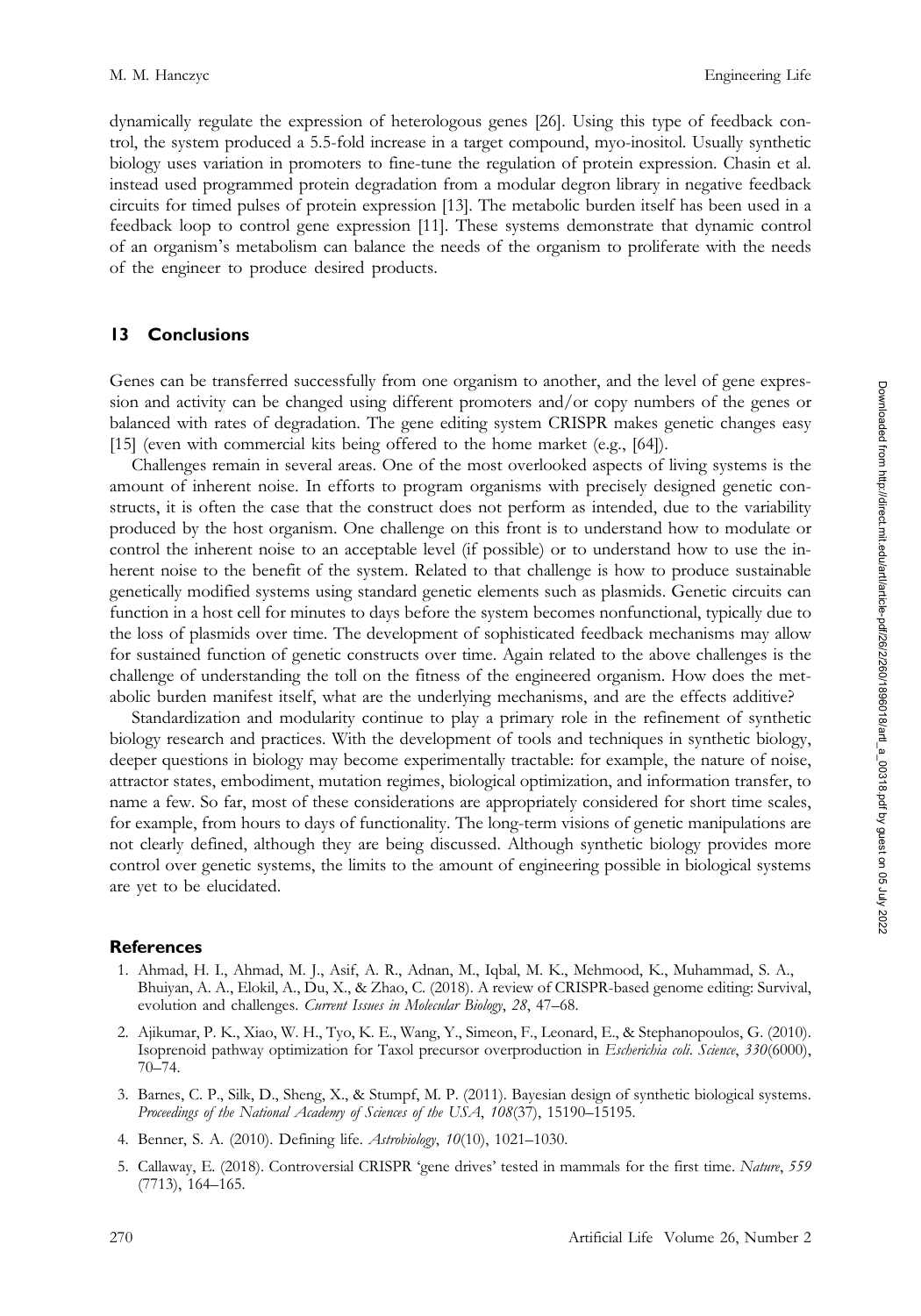- 6. Cambray, G., Guimaraes, J. C., Mutalik, V. K., Lam, C., Mai, Q. A., Thimmaiah, T., Carothers, J. M., Arkin, A. P., & Endy, D. (2013). Measurement and modeling of intrinsic transcription terminators. Nucleic Acids Research, 41(9), 5139–5148.
- 7. Carothers, J. M., Goler, J. A., Juminaga, D., & Keasling, J. D. (2011). Model-driven engineering of RNA devices to quantitatively program gene expression. Science, 334(6063), 1716-1719.
- 8. Caschera, F., Bedau, M. A., Buchanan, A., Cawse, J., de Lucrezia, D., Gazzola, G., Hanczyc, M. M., & Packard, N. H. (2011). Coping with complexity: Machine learning optimization of cell-free protein synthesis. Biotechnology and Bioengineering, 108(9), 2218-2228.
- 9. Caschera, F., & Noireaux, V. (2014). Synthesis of 2.3 mg/ml of protein with an all Escherichia coli cell-free transcription–translation system. Biochimie, 99, 162–168.
- 10. Caschera, F., & Noireaux, V. (2015). A cost-effective polyphosphate-based metabolism fuels an all E. coli cell-free expression system. Metabolic Engineering, 27, 29–37.
- 11. Ceroni, F., Boo, A., Furini, S., Gorochowski, T. E., Borkowski, O., Ladak, Y. N., Awan, A. R., Gilbert, C., & Ellis, T. (2018). Burden-driven feedback control of gene expression. Nature Methods, 15(5), 387–393.
- 12. Chang, A. C., & Cohen, S. N. (1974). Genome construction between bacterial species in vitro: Replication and expression of Staphylococcus plasmid genes in Escherichia coli. Proceedings of the National Academy of Sciences of the USA, 71(4), 1030–1034.
- 13. Chassin, H., Müller, M., Tigges, M., Scheller, L., Lang, M., & Fussenegger, M. (2019). A modular degron library for synthetic circuits in mammalian cells. Nature Communications, 10(1), 1-11.
- 14. Chizzolini, F., Forlin, M., Yeh Martín, N., Berloffa, G., Cecchi, D., & Mansy, S. S. (2017). Cell-free translation is more variable than transcription. ACS Synthetic Biology, 6(4), 638–647.
- 15. Cohen, J. (2016). 'Any idiot can do it.' CRISPR could put mutant mice in everyone's reach. Science Magazine, 3 Nov.<https://doi.org/10.1126/science.aal0334>
- 16. Cohen, S. N., Chang, A. C., Boyer, H. W., & Helling, R. B. (1973). Construction of biologically functional bacterial plasmids in vitro. Proceedings of the National Academy of Sciences of the USA, 70(11), 3240–3244.
- 17. Cong, L., Ran, F. A., Cox, D., Lin, S., Barretto, R., Habib, N., Hsu, P. D., Wu, X., Jiang, W., Marraffini, L. A., & Zhang, F. (2013). Multiplex genome engineering using CRISPR/Cas systems. Science, 339(6121), 819–823.
- 18. DiCarlo, J. E., Chavez, A., Dietz, S. L., Esvelt, K. M., & Church, G. M. (2015). RNA-guided gene drives can efficiently and reversibly bias inheritance in wild yeast. bioRxiv, 013896.
- 19. Dudley, Q. M., Karim, A. S., & Jewett, M. C. (2015). Cell-free metabolic engineering: Biomanufacturing beyond the cell. Biotechnology Journal, 10(1), 69-82.
- 20. Ellis, T., Wang, X., & Collins, J. J. (2009). Diversity-based, model-guided construction of synthetic gene networks with predicted functions. Nature Biotechnology, 27(5), 465-471.
- 21. Endy, D. (2005). Foundations for engineering biology. Nature, 438(7067), 449–453.
- 22. Galdzicki, M., Rodriguez, C., Chandran, D., Sauro, H. M., & Gennari, J. H. (2011). Standard biological parts knowledgebase. PLoS One, 6(2), e17005.
- 23. Gantz, V. M., & Bier, E. (2015). The mutagenic chain reaction: A method for converting heterozygous to homozygous mutations. Science, 348(6233), 442-444.
- 24. Gantz, V. M., Jasinskiene, N., Tatarenkova, O., Fazekas, A., Macias, V. M., Bier, E., & James, A. A. (2015). Highly efficient Cas9-mediated gene drive for population modification of the malaria vector mosquito Anopheles stephensi. Proceedings of the National Academy of Sciences of the USA, 112(49), E6736–E6743.
- 25. Guet, C. C., Elowitz, M. B., Hsing, W., & Leibler, S. (2002). Combinatorial synthesis of genetic networks. Science, 296(5572), 1466-1470.
- 26. Gupta, A., Reizman, I. M. B., Reisch, C. R., & Prather, K. L. (2017). Dynamic regulation of metabolic flux in engineered bacteria using a pathway-independent quorum-sensing circuit. Nature Biotechnology, 35(3), 273.
- 27. Hammond, A., Galizi, R., Kyrou, K., Simoni, A., Siniscalchi, C., Katsanos, D., et al. (2016). A CRISPR-Cas9 gene drive system targeting female reproduction in the malaria mosquito vector Anopheles gambiae. Nature Biotechnology, 34(1), 78.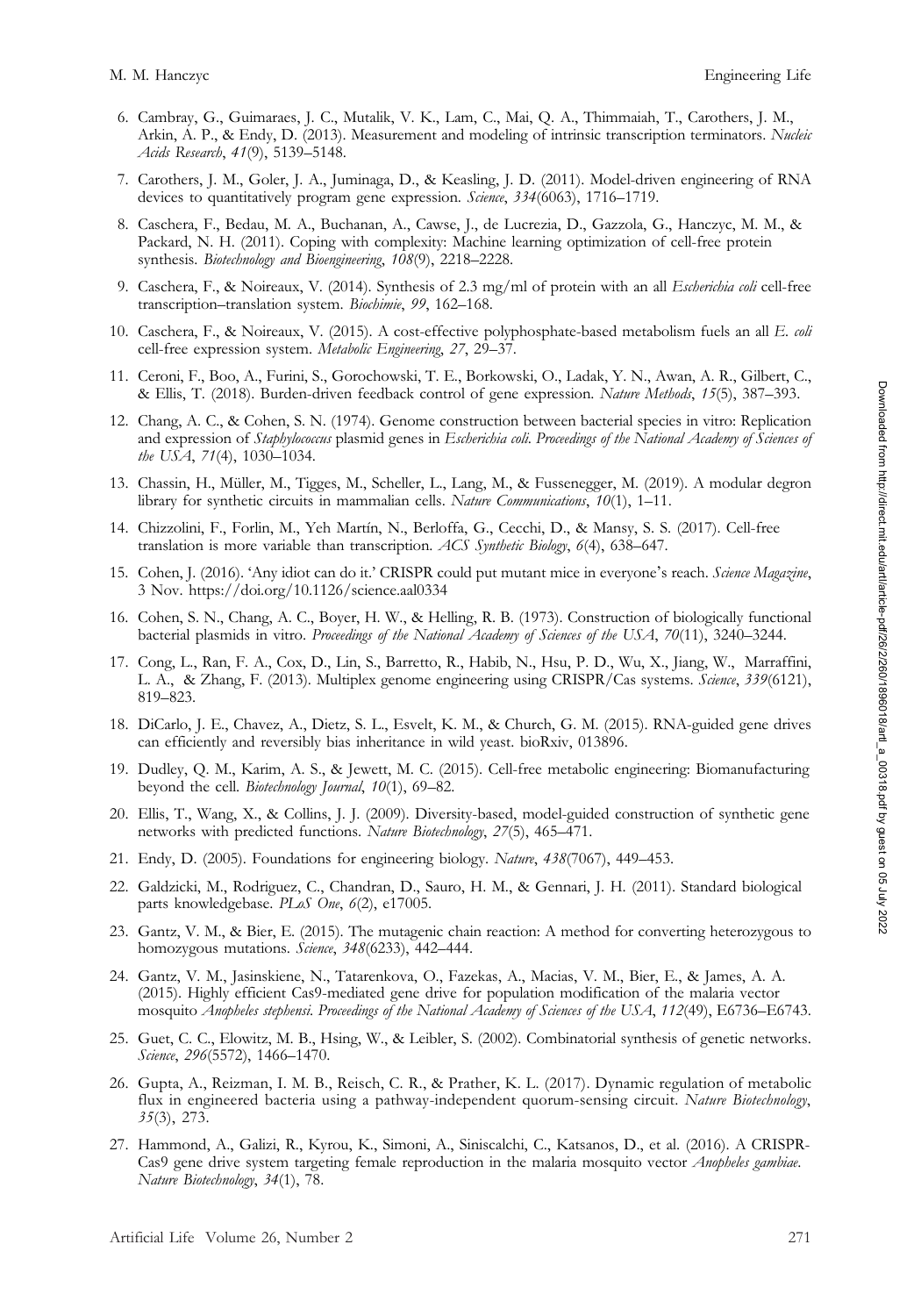- 28. Jackson, D. A., Symons, R. H., & Berg, P. (1972). Biochemical method for inserting new genetic information into DNA of simian virus 40: Circular SV40 DNA molecules containing lambda phage genes and the galactose operon of Escherichia coli. Proceedings of the National Academy of Sciences of the USA, 69(10), 2904–2909.
- 29. Jensen, P. R., & Hammer, K. (1998). Artificial promoters for metabolic optimization. Biotechnology and Bioengineering, 58(2–3), 191–195.
- 30. Jiang, F., & Doudna, J. A. (2017). CRISPR–Cas9 structures and mechanisms. Annual Review of Biophysics, 46, 505–529.
- 31. Johnson, I. S. (1983). Human insulin from recombinant DNA technology. Science, 219(4585), 632–637.
- 32. Karim, A. S., & Jewett, M. C. (2016). A cell-free framework for rapid biosynthetic pathway prototyping and enzyme discovery. Metabolic Engineering, 36, 116-126.
- 33. Kay, J. E., & Jewett, M. C. (2015). Lysate of engineered Escherichia coli supports high-level conversion of glucose to 2,3-butanediol. Metabolic Engineering, 32, 133–142.
- 34. Kellogg, S. T., Chatterjee, D. K., & Chakrabarty, A. M. (1981). Plasmid-assisted molecular breeding: New technique for enhanced biodegradation of persistent toxic chemicals. Science, 214(4525), 1133-1135.
- 35. Lajoie, M. J., Kosuri, S., Mosberg, J. A., Gregg, C. J., Zhang, D., & Church, G. M. (2013). Probing the limits of genetic recoding in essential genes. Science, 342(6156), 361–363.
- 36. Lederberg, J. (1952). Cell genetics and hereditary symbiosis. Physiological Reviews, 32(4), 403–430.
- 37. Moon, T. S., Lou, C., Tamsir, A., Stanton, B. C., & Voigt, C. A. (2012). Genetic programs constructed from layered logic gates in single cells. Nature, 491(7423), 249–253.
- 38. Moser, F., Broers, N. J., Hartmans, S., Tamsir, A., Kerkman, R., Roubos, J. A., et al. (2012). Genetic circuit performance under conditions relevant for industrial bioreactors. ACS Synthetic Biology, 1(11), 555–564.
- 39. Muller, H. J. (1927). Artificial transmutation of the gene. Science, 66(1699), 84–87.
- 40. Murphy, K. F., Balázsi, G., & Collins, J. J. (2007). Combinatorial promoter design for engineering noisy gene expression. Proceedings of the National Academy of Sciences of the USA, 104(31), 12726–12731.
- 41. Mutalik, V. K., Guimaraes, J. C., Cambray, G., Mai, Q. A., Christoffersen, M. J., Martin, L., et al. (2013). Quantitative estimation of activity and quality for collections of functional genetic elements. Nature Methods,  $10(4)$ , 347.
- 42. Nirenberg, M. W., Matthaei, J. H., Jones, O. W., Martin, R. G., & Barondes, S. H. (1963). Approximation of genetic code via cell-free protein synthesis directed by template RNA. Federation Proceedings, 22(1, Jan.), pt 1, 55–61.
- 43. Ozbudak, E. M., Thattai, M., Kurtser, I., Grossman, A. D., & van Oudenaarden, A. (2002). Regulation of noise in the expression of a single gene. Nature Genetics, 31(1), 69–73.
- 44. Purnick, P. E., & Weiss, R. (2009). The second wave of synthetic biology: From modules to systems. Nature Reviews Molecular Cell Biology, 10(6), 410–422.
- 45. Salis, H. M., Mirsky, E. A., & Voigt, C. A. (2009). Automated design of synthetic ribosome binding sites to control protein expression. Nature Biotechnology, 27(10), 946.
- 46. Sander, P., Wittich, R. M., Fortnagel, P., Wilkes, H., & Francke, W. (1991). Degradation of 1,2,4-trichloroand 1,2,4,5-tetrachlorobenzene by Pseudomonas strains. Applied and Environmental Microbiology, 57(5), 1430–1440.
- 47. San Millan, A., Escudero, J. A., Gifford, D. R., Mazel, D., & MacLean, R. C. (2017). Multicopy plasmids potentiate the evolution of antibiotic resistance in bacteria. Nature Ecology  $\mathcal{Q}$  Evolution, 1(1), 1–8.
- 48. Shimizu, Y., Inoue, A., Tomari, Y., Suzuki, T., Yokogawa, T., Nishikawa, K., & Ueda, T. (2001). Cell-free translation reconstituted with purified components. Nature Biotechnology, 19(8), 751–755.
- 49. Shimizu, Y., Kanamori, T., & Ueda, T. (2005). Protein synthesis by pure translation systems. Methods, 36(3), 299–304.
- 50. Shintani, D., & DellaPenna, D. (1998). Elevating the vitamin E content of plants through metabolic engineering. Science, 282(5396), 2098-2100.
- 51. Threlfall, D. R., & Whistance, G. R. (1971). Aspects of terpenoid chemistry and biochemistry. London and New York: Academic Press.